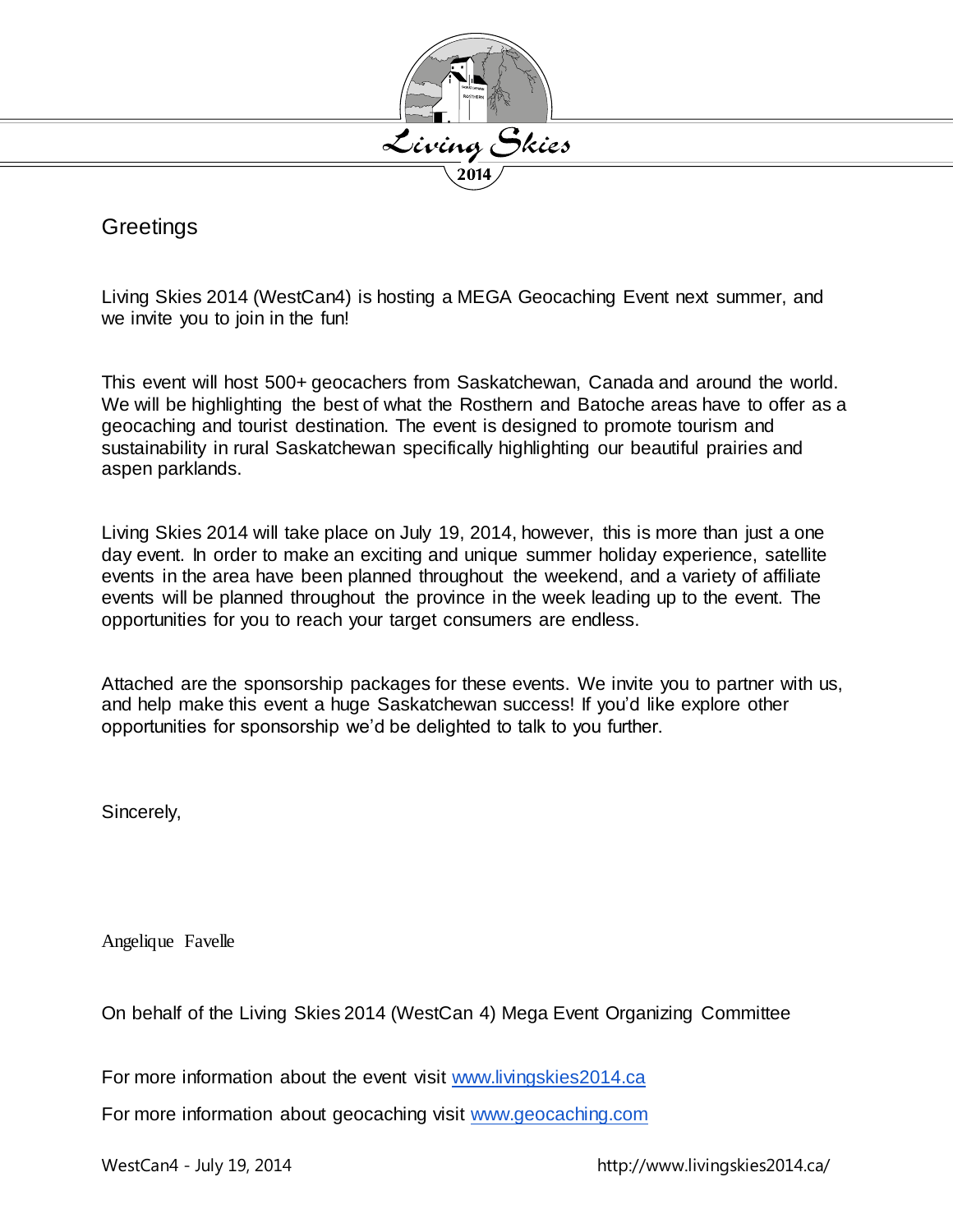

# **Become a Sponsor**

### **What is Geocaching?**

Geocaching is a real-world, outdoor treasure hunting game using GPS-enabled devices. Participants navigate to a specific set of GPS coordinates and then attempt to find the geocache (container) hidden at that location. Geocaching is an activity enjoyed by all age groups. If you have a sense of adventure, love discovering new places, and enjoy the outdoors, all you need is mobile access to the internet and you can be a geocacher!

### **The Benefits of Geocaching**

Geocaching has a broad range of benefits, including:

- outdoor exercise
- family oriented activity
- boosts tourism
- community involvement
- environmental awareness

### **Mega Events**

First one in Saskatchewan

- approximately 20 Mega Events each year around the world
- requires at least 500 participants
- participants travel from around the world to attend

### **Location of the Event**

Rosthern, Saskatchewan July 19, 2014

#### *With thanks from the Living Skies 2014 Organizing Committee:*

Linda Mushanski Chair Alex Paul Claire Clement Jay Clement Norm Schroeder Ryan Goolevitch Vanessa Goolevitch Eric Parsons Angelique Favelle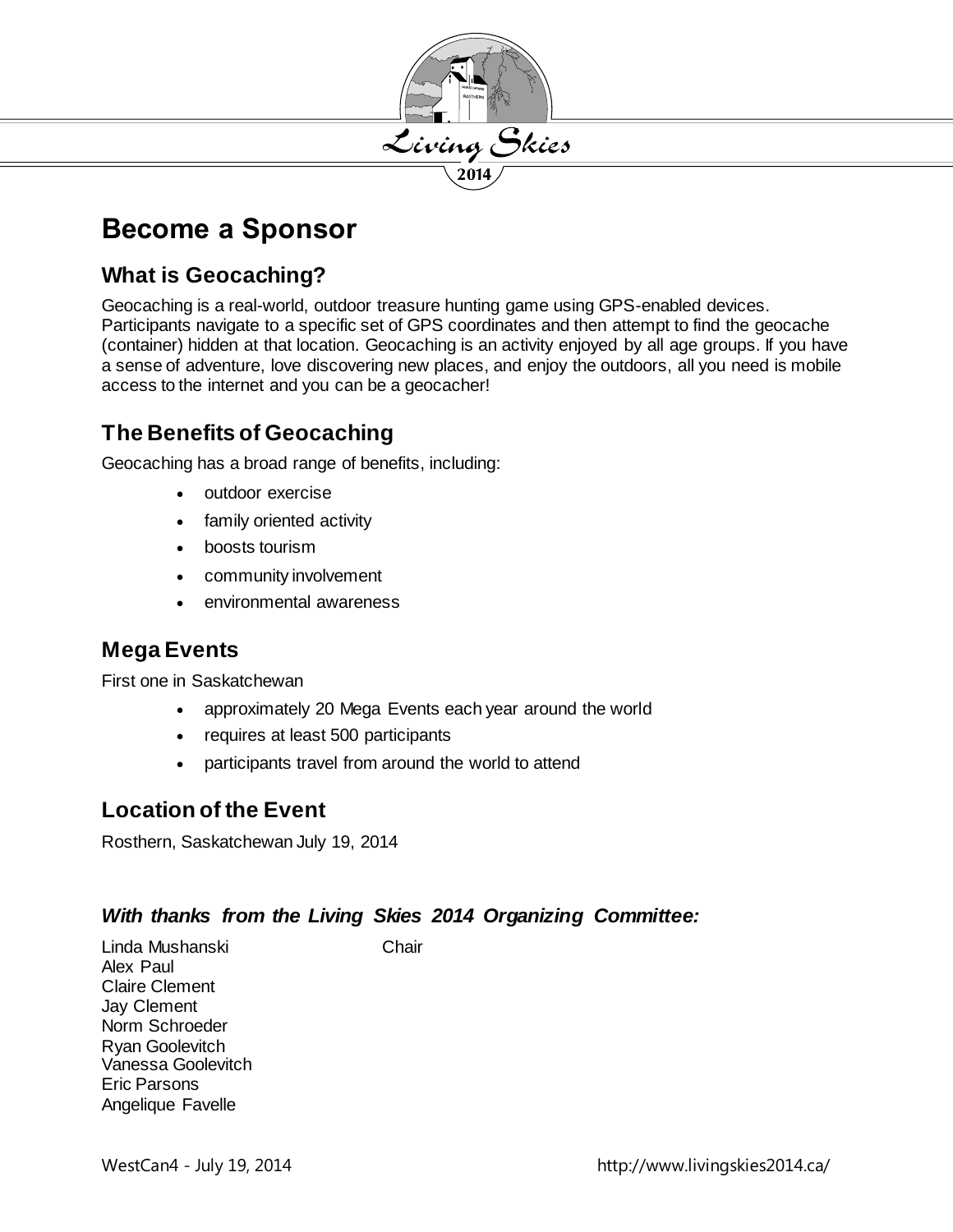

# **Living Skies Sponsor Levels**

We invite you to be a Sponsor for this exciting event, and help us show hundreds of geocachers what **Living Skies 2014** has to offer. Please review the following Sponsor packages for a variety of ways that you can become involved.

### **Northern Lights - \$5,000**

- Opportunity to place a brochure, coupon, gift certificate or promotional swag in each registration bag.
- Graphical Logo (with link) on event website.
- Logo and ½ page ad in the souvenir program.
- Rotating banner advertisement on event website.
- Logo on attendee name badges and event signage.
- Logo on swag bag.
- One 10x20 booth in the **Living Skies 2014** Mega Mall, if desired primary location.
- 8 tickets to the evening dinner.
- Acknowledgement during the closing ceremonies.

### **Lightning - \$2,500**

- Opportunity to place a brochure, coupon, gift certificate or promotional swag in each registration bag.
- Graphical Logo (with link) on event website.
- Logo and ¼ page ad in the souvenir program.
- Logo on attendee name badges and event signage.
- Logo on swag bag.
- One 10x20 booth in the **Living Skies 2014** Mega Mall, if desired.
- 4 tickets to the evening dinner.
- Acknowledgement during the closing ceremonies.

### **Rainbow - \$1,250**

- Opportunity to place a brochure, coupon, gift certificate or promotional swag in each registration bag.
- Graphical Logo (with link) on event website and in souvenir program.
- Logo on attendee name badges and event signage.
- Logo on swag bag.
- One 10x10 booth in the **Living Skies 2014** Mega Mall, if desired.

### **Sunset - \$750**

- Opportunity to place a brochure, coupon, gift certificate or promotional swag in each registration bag.
- Graphical Logo (with link) on event website and in souvenir program.
- Logo on swag bag.
- One 10x10 booth in the **Living Skies 2014** Mega Mall, if desired.

## **Sundog - \$250**

- Opportunity to place a brochure, coupon, gift certificate or promotional swag in each registration bag.
- Text name (with link) listed on event website and in souvenir program.

\*Sponsorship values are based on cash donations, in-kind products or services, or a combination which can be negotiated.

\*We ask that all sponsors and vendors donate an item for the silent auction – proceeds supporting **Living Skies 2014**. \*View additional website advertising information.